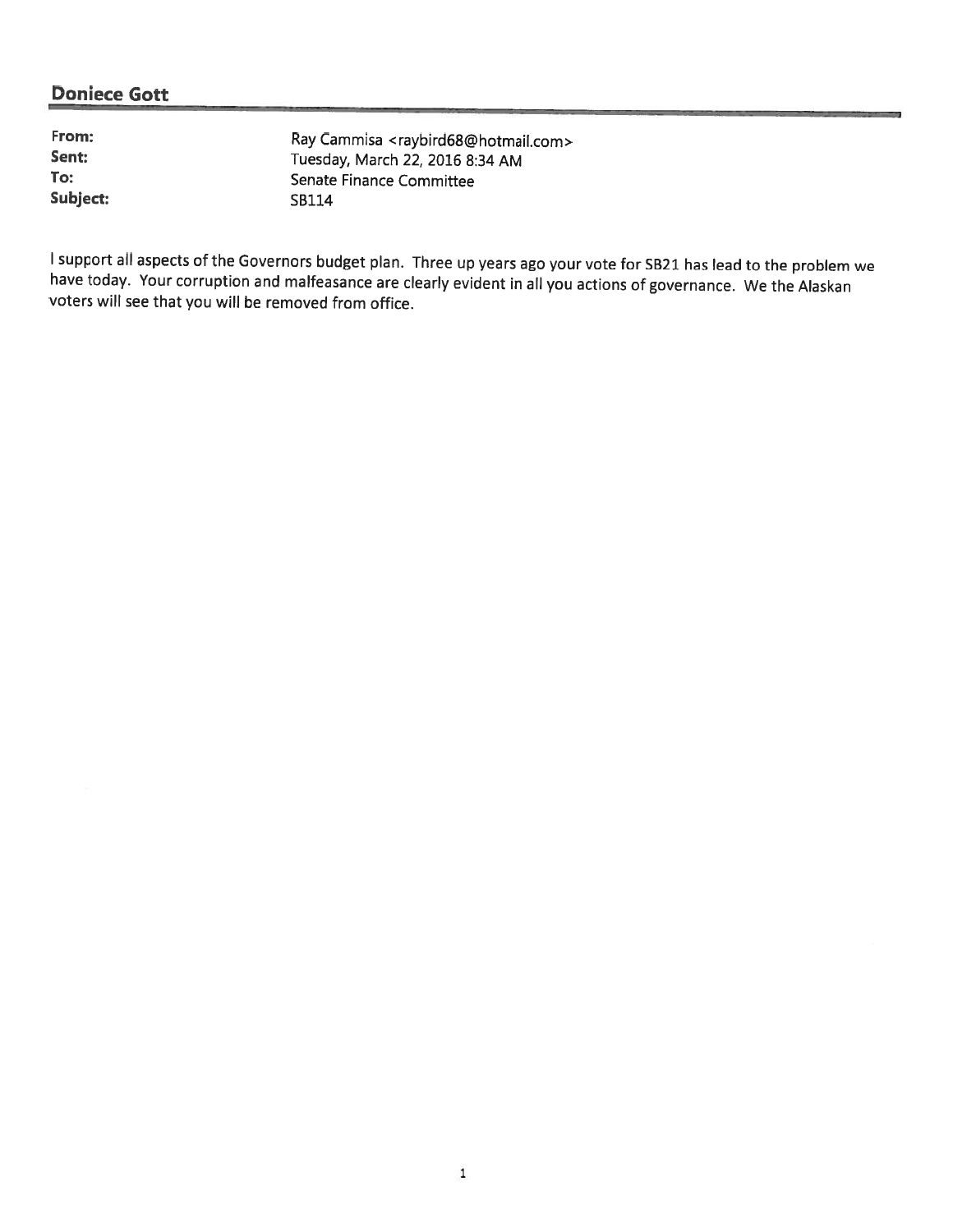| From:    | Harmony Roll <taigatrekkers@gmail.com></taigatrekkers@gmail.com> |
|----------|------------------------------------------------------------------|
| Sent:    | Monday, March 21, 2016 5:08 PM                                   |
| To:      | Senate Finance Committee                                         |
| Subject: | PFD Input                                                        |

Dear Members of the Finance Committee,

Please use the PFD to help mitigate the current deficit we face. At the very least please switch the funding so<br>that the PFD individual checks are pulled from the more volatile/fluctuating fund and the state revenue is pul revenue. Please start seriously looking at other sources of revenue and stop counting on oil. Alaska could be on the forefront of sustainable resources and progressive investing.

Thank you for your time, Harmony Lanen Roll M.Ed Juneau, AK 907-952-6164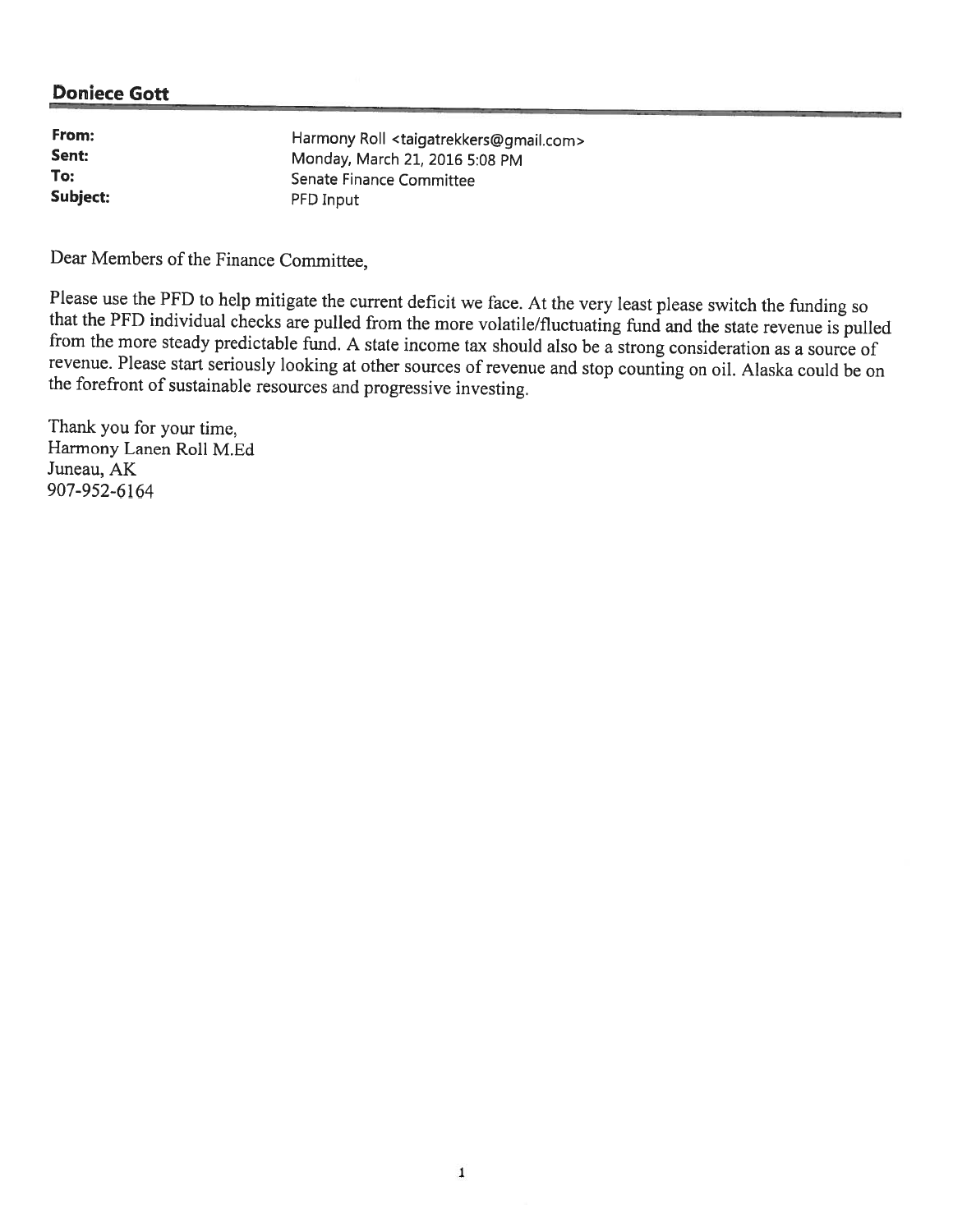| From:    | Sherry Eckrich <seckrich2@gmail.com></seckrich2@gmail.com> |
|----------|------------------------------------------------------------|
| Sent:    | Tuesday, March 22, 2016 9:31 AM                            |
| To:      | Senate Finance Committee                                   |
| Subject: | <b>PFD Restructure</b>                                     |

As a long-time Alaska resident and a concerned senior, I believe we have become too dependent on our annual dividend check from the state. I know that some residents, particularly those from rural areas with few opportunities for employment, need that extra annual income to meet their expenses, so I wouldn't want to see it eliminated. I would like to see the dividend capped at \$800 to \$1000, with the remainder going to fund vital government functions.

We have seen enough (and in some cases, too many and too large) cuts to our budget. It is time to look at additional sources of revenue, including taxes. <sup>I</sup> favor reduction of the credits being paid to oil companies, taxes on resource extraction, <sup>a</sup> state income tax, and <sup>a</sup> state sales tax.

<sup>I</sup> hear too often that state residents do not want to consider additional sources of revenue until more cuts are made from the budget. Please tally my voice as one who is definitely in favor of looking at generating new sources of income. We need to have <sup>a</sup> reasonable and balanced approach to the budget crisis.

Thank you, Sherry Eckrich 18514 Olivia Drive Eagle River, AK 99577

Sent from my iPad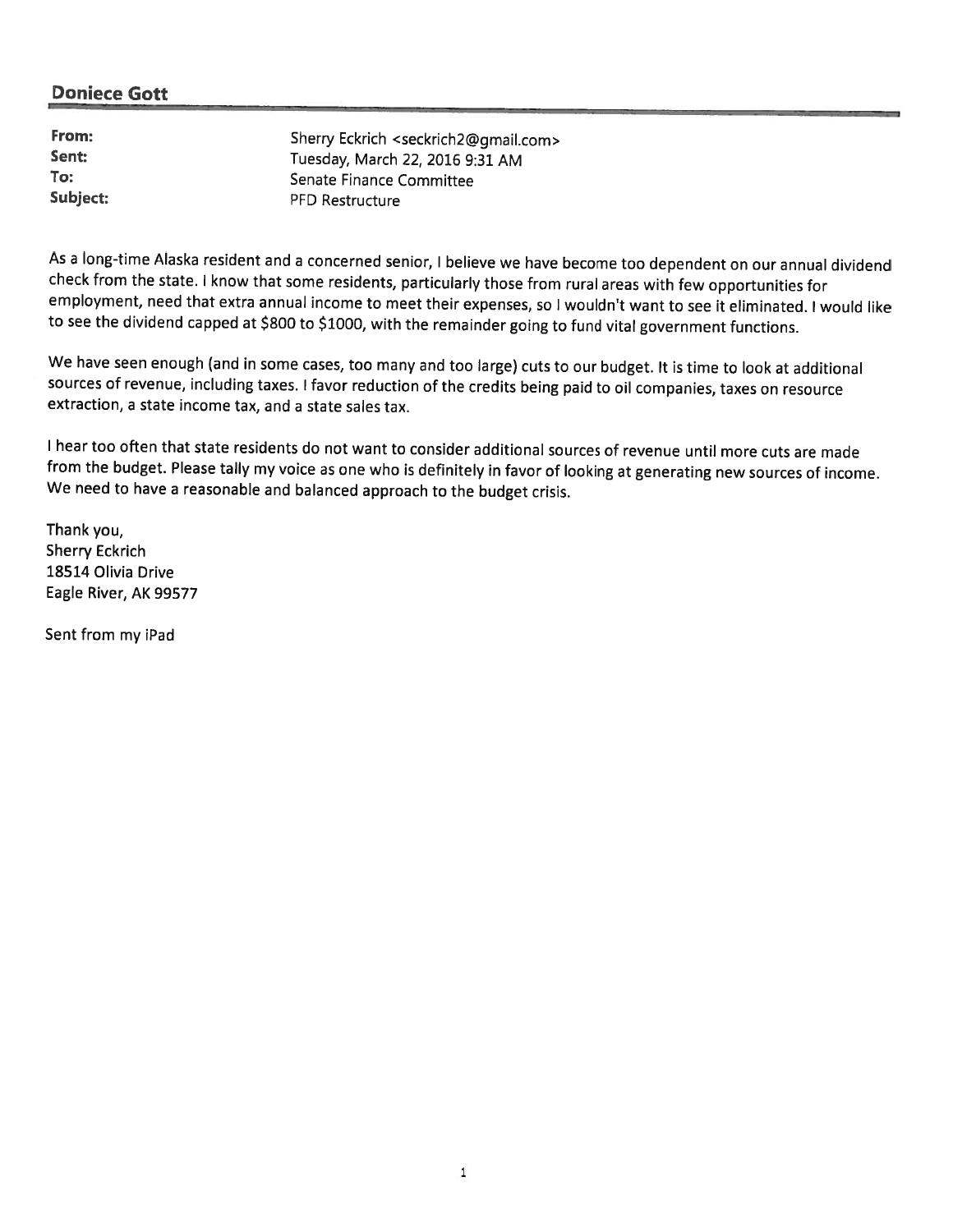| From:    | Paul Winkel <pdwinkel@yahoo.com></pdwinkel@yahoo.com> |
|----------|-------------------------------------------------------|
| Sent:    | Tuesday, March 22, 2016 10:32 AM                      |
| To:      | Senate Finance Committee                              |
| $Cc$ :   | Sherry Eckrich                                        |
| Subject: | PFD Restructure                                       |

<sup>I</sup> read with dismay that the head of the Senate Finance Committee will refuse to consider additional revenue the state saying this the worst approach for the long term financial, educational and social health of everyone in Alaska.

Cuts were necessary, but the pendulum has swung too far to that side. It's time to pay the piper, for the years of no taxes and a PFD check every year. I want to be a responsible resident, do my part to pay for the service benefits I get. I didn't move here in 1982 to be part of an entitlement generation. We're all in this together, and everyone should feel the pain and share the burden.<br>I hope for a balanced solution. In rough proportion, to help balance the budget, a third of additional revenues to

be from the Permanent Fund, a third from income taxes, and a third from sales taxes. Repeal some of the more egregious cuts to the budget, like those in education, transportation and social services.

Make sure everyone contributes, including out of state workers, tourists, businesses that benefit from our resources. Businesses that profit from alcohol and tobacco should pay the cost of the programs that their products make necessary. Governor Walker's proposals are a good starting point.<br>I am hoping there are enough legislators in Juneau that will put the welfare of Alaskans first, overlook dead end

political solutions, and shepherd us through this crisis. <sup>I</sup> wait with optimism.

Paul Winkel 18514 Olivia Drive Eagle River, AK 99577

From: Sherry Eckrich <seckrich2@gmail.com>; To: <finance.committee@akleg.gov>; Subject: PFD Restructure Sent: Tue, Mar 22, 2016 5:30:35 PM

As a long-time Alaska resident and a concerned senior, I believe we have become too dependent on our annual dividend check from the state. I know that some residents, particularly those from rural areas with few opportunit eliminated. I would like to see the dividend capped at \$800 to \$1000, with the remainder going to fund vital government functions.

We have seen enoug<sup>h</sup> (and in some cases, too many and too large) cuts to our budget. it is time to look at additional sources of revenue, including taxes. <sup>I</sup> favor reduction of the credits being paid to oil companies, taxes on resource extraction, <sup>a</sup> state income tax, and <sup>a</sup> state sales tax.

<sup>I</sup> hear too often that state residents do not want to consider additional sources ofrevenue until more cuts are made from the budget. Please tally my voice as one who is definitely in favor of looking at generating new sources of income. We need to have a reasonable and balanced approach to the budget crisis.

Thank you,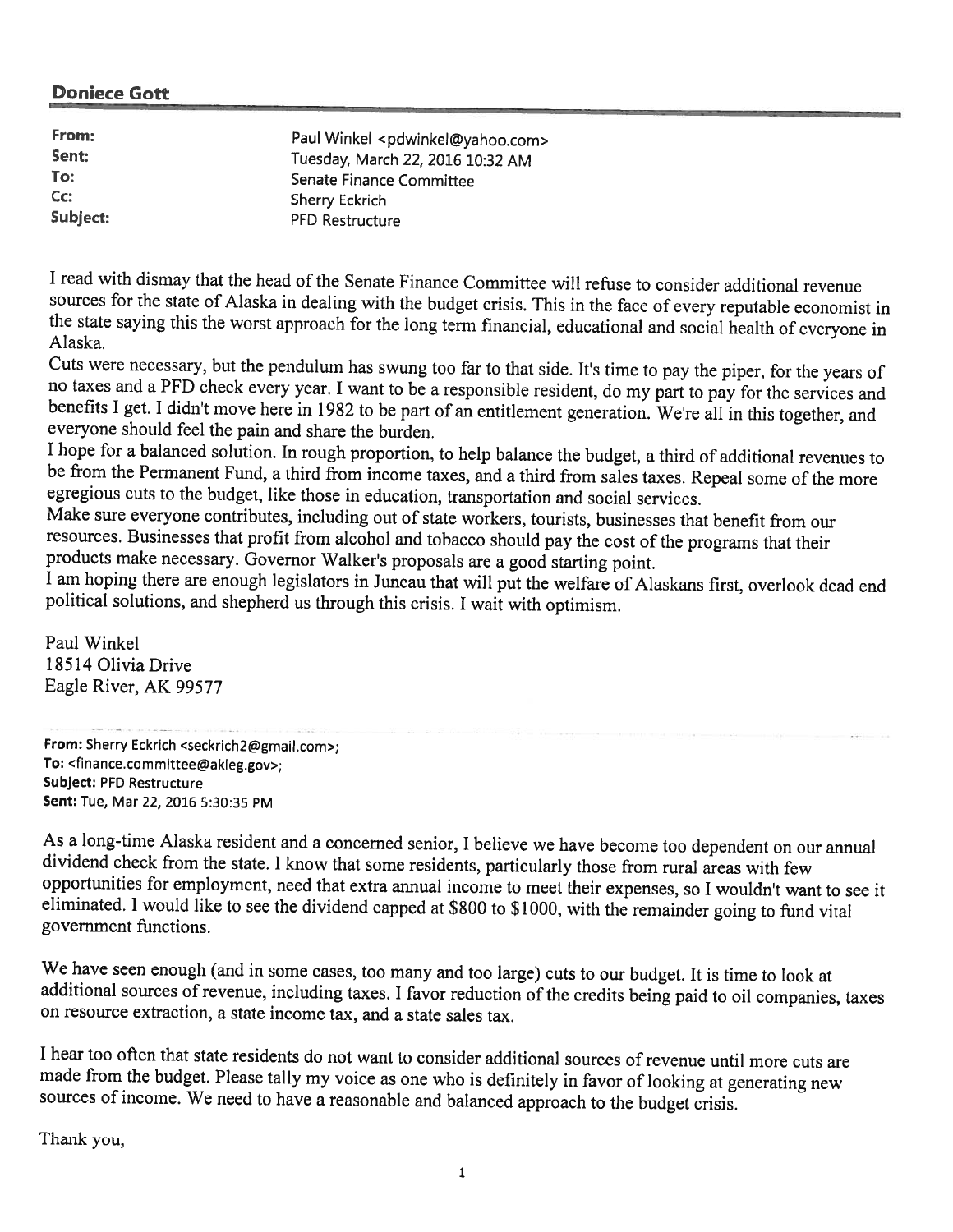Sherry Eckrich 18514 Olivia Drive Eagle River, AK 99577

Sent from my iPad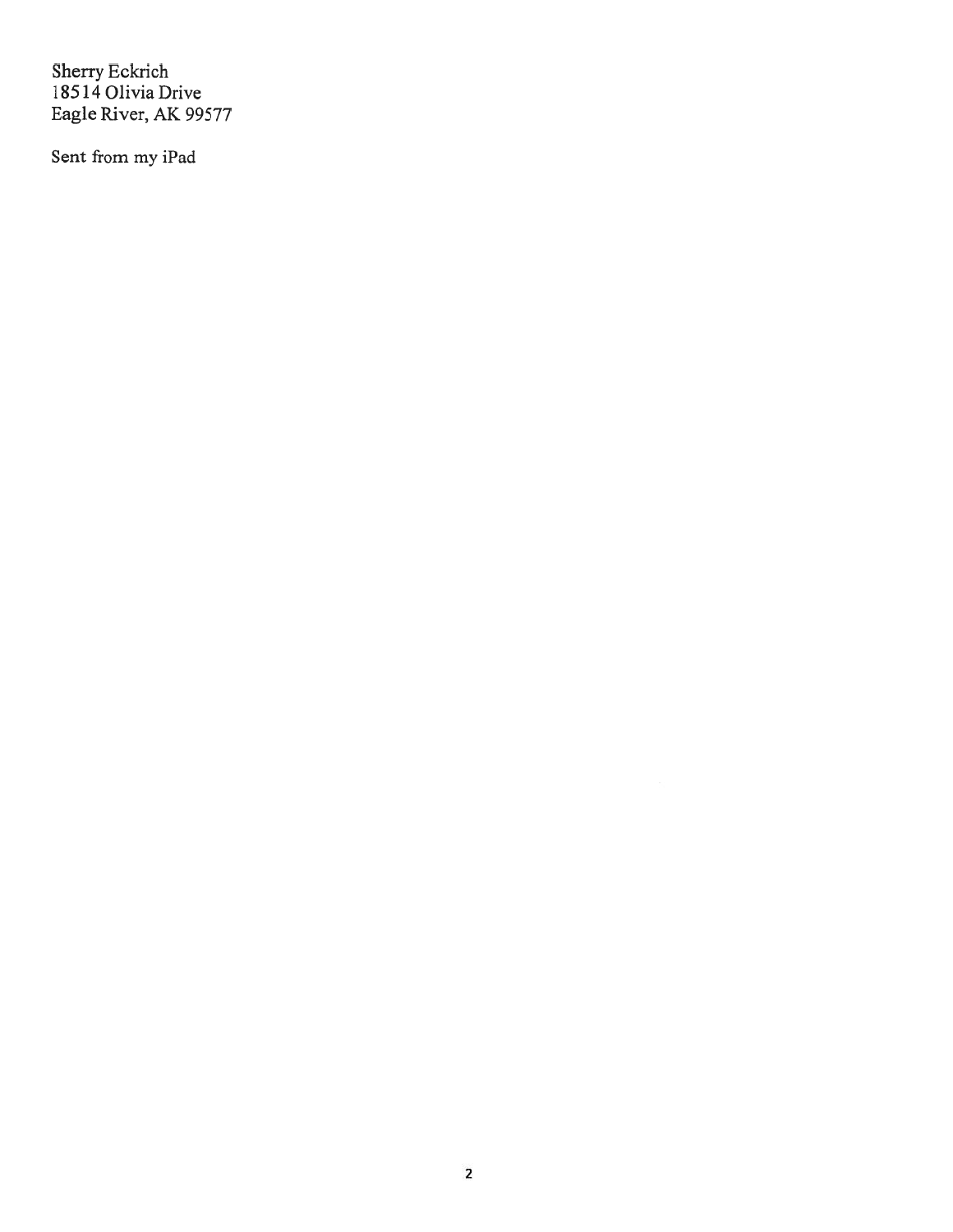| From:    | Jasonmnorris <jasonmnorris@aol.com></jasonmnorris@aol.com> |
|----------|------------------------------------------------------------|
| Sent:    | Tuesday, March 22, 2016 10:53 AM                           |
| To:      | Senate Finance Committee                                   |
| Subject: | Permanent Fund Testimony                                   |

To Whom It May Concern,

I am in favor of utilizing earnings from an inflation-proofed Permanent Fund to pay for State Government. I am in favor of instituting a sales and/or personal income tax, if absolutely necessary. However, it makes no sense to institute any additional personal tax without first instituting this change to the Permanent Fund.

Thank you, Jason Norris Anchorage, Alaska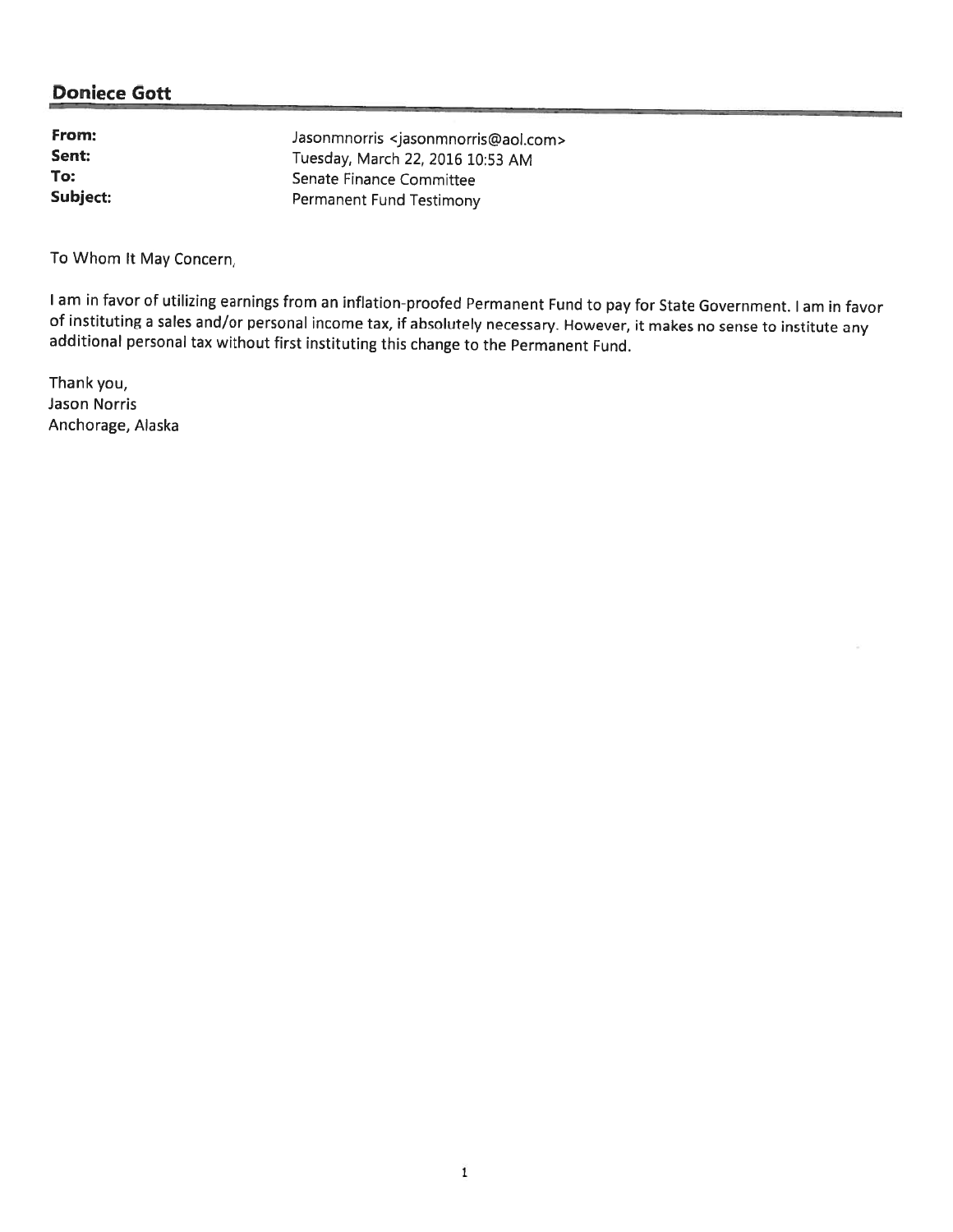| From:    | Mary Griswold <mgrt@xyz.net></mgrt@xyz.net> |
|----------|---------------------------------------------|
| Sent:    | Monday, March 21, 2016 2:44 PM              |
| To:      | Senate Finance Committee                    |
| Subject: | SB 128 and SB 114                           |

It is time to direct state revenue to fund essential government services. It is time to cap Permanent Fund Dividends. I cannot parse the finer points of SB 128 and SB 114, but I support their goals. I support a \$1000 PFD for 2016 as proposed in SB 128 rather than the larger dividend allowed in SB 114. I also support a state income tax. Please let's get our finances in order now.

Mary Griswold Homer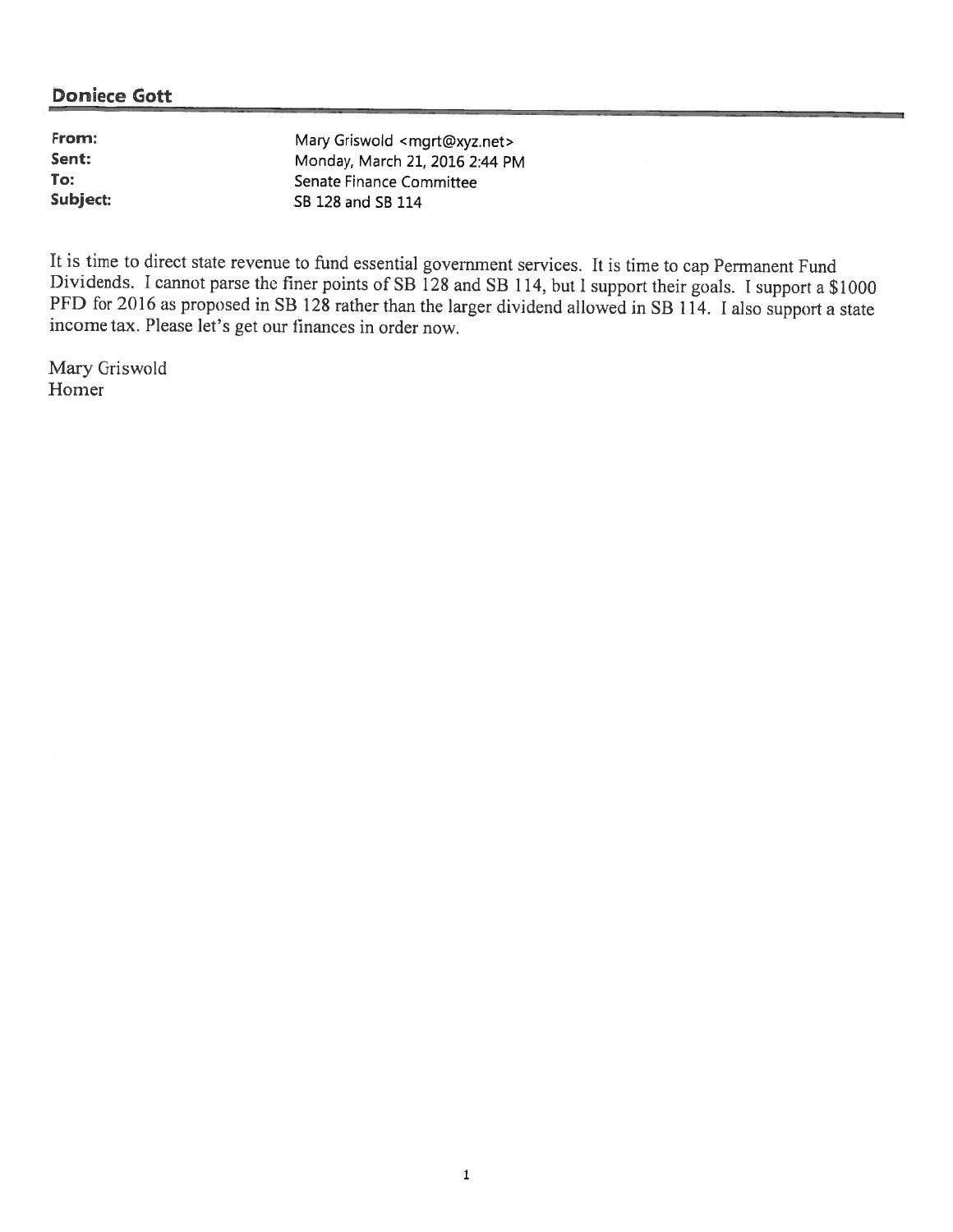| From:    | AMY LUJAN <alasbo@gci.net></alasbo@gci.net>   |
|----------|-----------------------------------------------|
| Sent:    | Monday, March 21, 2016 2:17 PM                |
| To:      | Senate Finance Committee                      |
| Subject: | Testimony on Permanent Fund Restructure Bills |

Senate Finance Committee Members,

On behalf of my association, I would like to weigh in once again in favor of a comprehensive solution to the state's fiscal crisis. This will inevitably involve restructuring of the use of the permanent fund; otherwise the numbers just don't add up. Both SB114 and SB128 have promise, and we realize that there are many factors to weigh into the balance, to determine the final approach.

Our association has consistently advocated for <sup>a</sup> comprehensive fiscal <sup>p</sup>lan for the state, for at least the last <sup>10</sup> years. We urge you to take action this session on a comprehensive solution, involving the permanent fund, taxes and budget cuts.

Thank you,

Amy Lujan Executive Director Alaska Association of School Business Officials (ALASBO) 3 145 Pioneer Avenue Juneau, AK 99801 907-723-7415 www.alasbo.org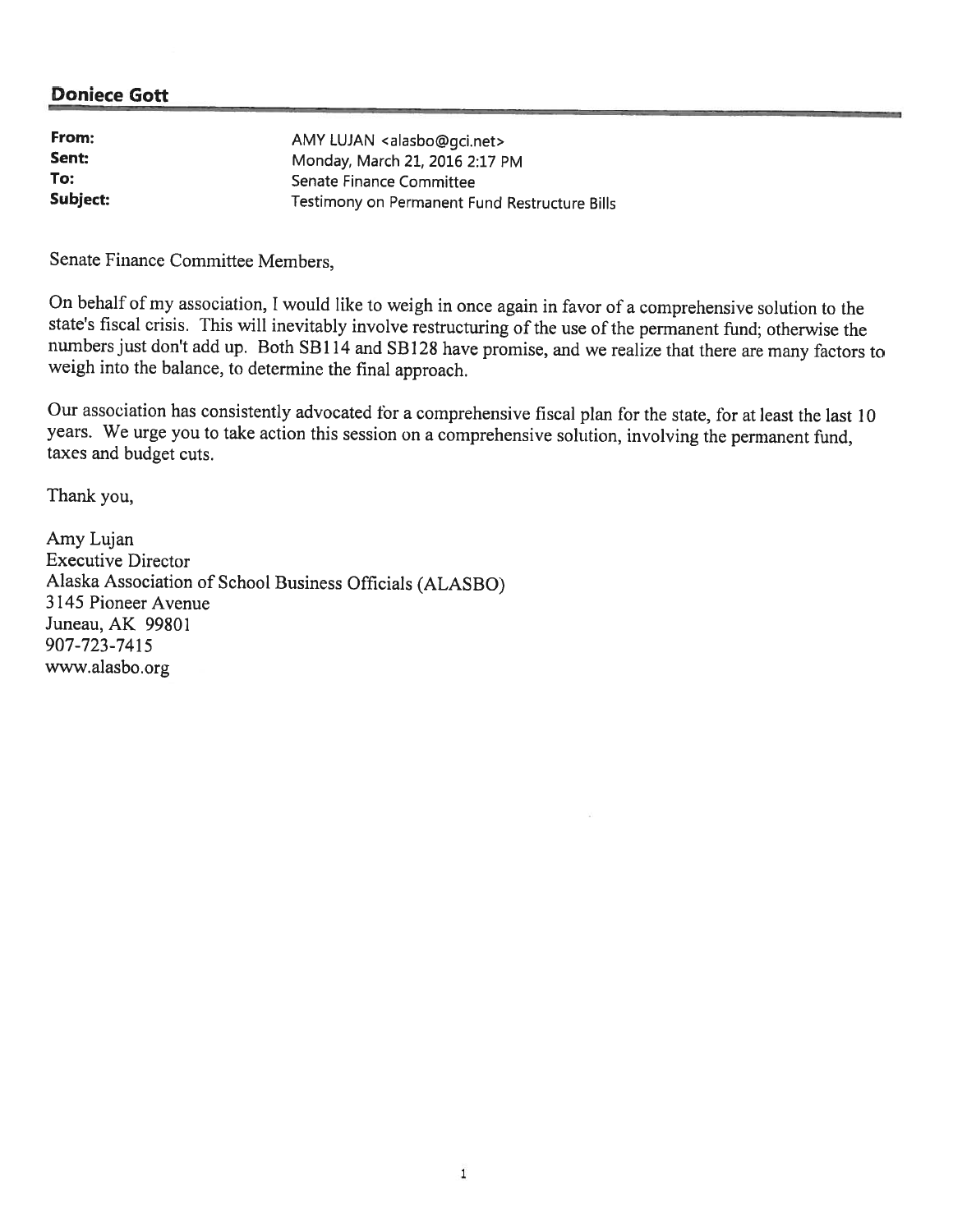| From:    | David Tallmon <dtallmon42@yahoo.com></dtallmon42@yahoo.com> |
|----------|-------------------------------------------------------------|
| Sent:    | Monday, March 21, 2016 4:31 PM                              |
| To:      | Senate Finance Committee                                    |
| Subject: | cap the permanent fund dividend                             |

Dear Finance Committee Members-<br>I would urge you to consider all potential sources of income to deal with the Alaska budget deficit. This includes capping the annual payout of the Permanent Fund Dividend to \$1000/resident/year and using the leftover money to pay down our deficit and to fund education in Alaska. Simply continuing to cut our programs and services is <sup>a</sup> disservice to the people of A'aska.

Thank you, David Tallmon 4453 Mountainside Dr Juneau, AK 99801